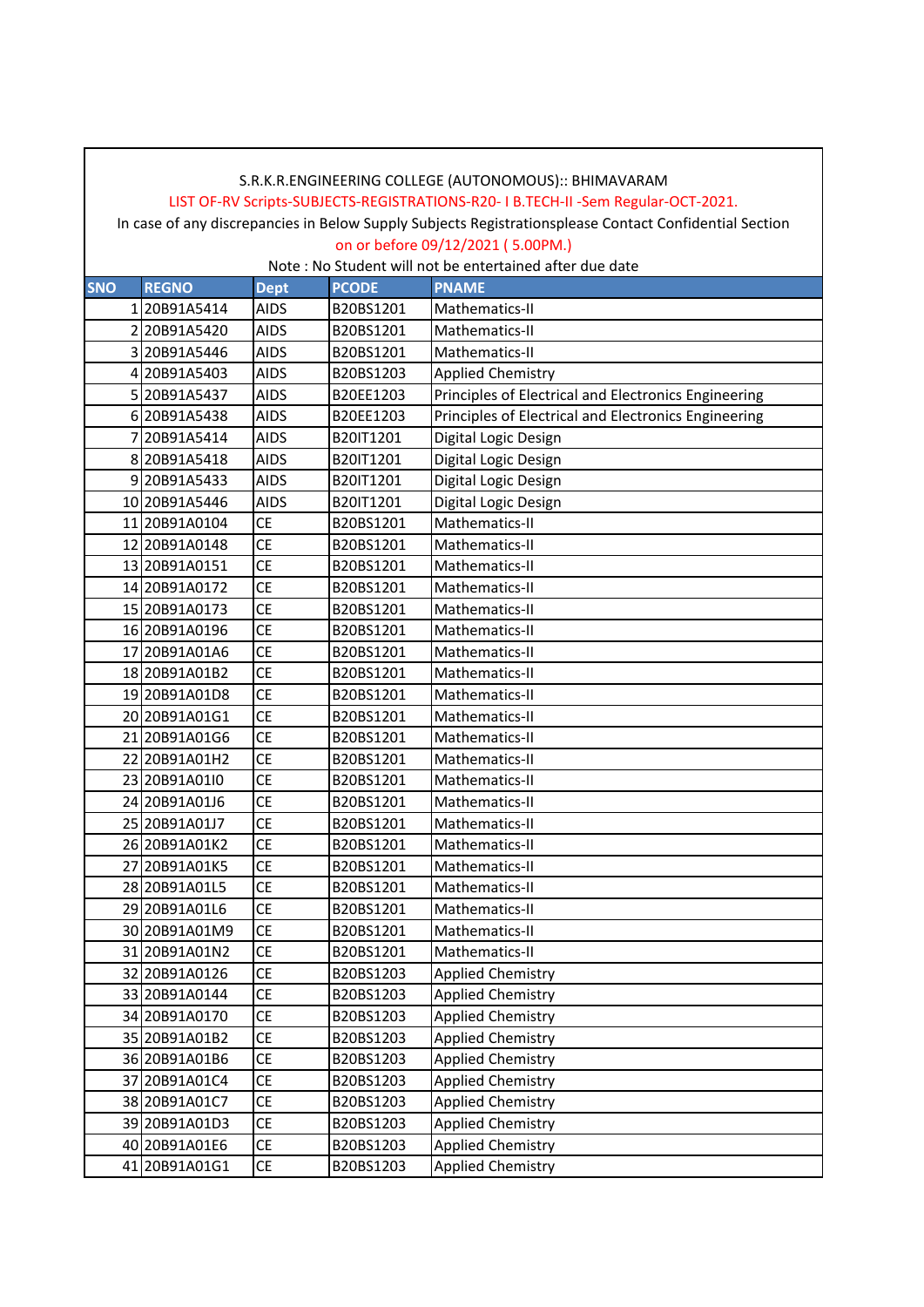#### LIST OF-RV Scripts-SUBJECTS-REGISTRATIONS-R20- I B.TECH-II -Sem Regular-OCT-2021.

In case of any discrepancies in Below Supply Subjects Registrationsplease Contact Confidential Section on or before 09/12/2021 ( 5.00PM.)

| <b>SNO</b> | <b>REGNO</b>  | <b>Dept</b>     | <b>PCODE</b> | <b>PNAME</b>                                      |
|------------|---------------|-----------------|--------------|---------------------------------------------------|
|            | 42 20B91A01H0 | <b>CE</b>       | B20BS1203    | <b>Applied Chemistry</b>                          |
|            | 43 20B91A0112 | СE              | B20BS1203    | <b>Applied Chemistry</b>                          |
|            | 44 20B91A0117 | <b>CE</b>       | B20BS1203    | <b>Applied Chemistry</b>                          |
|            | 45 20B91A01J7 | <b>CE</b>       | B20BS1203    | <b>Applied Chemistry</b>                          |
|            | 46 20B91A01K7 | <b>CE</b>       | B20BS1203    | <b>Applied Chemistry</b>                          |
|            | 47 20B91A01K8 | <b>CE</b>       | B20BS1203    | <b>Applied Chemistry</b>                          |
|            | 48 20B91A01L6 | <b>CE</b>       | B20BS1203    | <b>Applied Chemistry</b>                          |
|            | 49 20B91A0104 | <b>CE</b>       | B20CE1201    | <b>Engineering Mechanics</b>                      |
|            | 50 20B91A0126 | <b>CE</b>       | B20CE1201    | <b>Engineering Mechanics</b>                      |
|            | 51 20B91A0148 | <b>CE</b>       | B20CE1201    | <b>Engineering Mechanics</b>                      |
|            | 52 20B91A0153 | <b>CE</b>       | B20CE1201    | <b>Engineering Mechanics</b>                      |
|            | 53 20B91A0165 | <b>CE</b>       | B20CE1201    | <b>Engineering Mechanics</b>                      |
|            | 54 20B91A0166 | <b>CE</b>       | B20CE1201    | <b>Engineering Mechanics</b>                      |
|            | 55 20B91A0168 | <b>CE</b>       | B20CE1201    | <b>Engineering Mechanics</b>                      |
|            | 56 20B91A0172 | <b>CE</b>       | B20CE1201    | <b>Engineering Mechanics</b>                      |
|            | 57 20B91A0174 | <b>CE</b>       | B20CE1201    | <b>Engineering Mechanics</b>                      |
|            | 58 20B91A0191 | <b>CE</b>       | B20CE1201    | <b>Engineering Mechanics</b>                      |
|            | 59 20B91A0192 | <b>CE</b>       | B20CE1201    | <b>Engineering Mechanics</b>                      |
|            | 60 20B91A01A1 | <b>CE</b>       | B20CE1201    | <b>Engineering Mechanics</b>                      |
|            | 61 20B91A01A5 | <b>CE</b>       | B20CE1201    | <b>Engineering Mechanics</b>                      |
|            | 62 20B91A01A6 | <b>CE</b>       | B20CE1201    | <b>Engineering Mechanics</b>                      |
|            | 63 20B91A01B7 | <b>CE</b>       | B20CE1201    | <b>Engineering Mechanics</b>                      |
|            | 64 20B91A01C6 | <b>CE</b>       | B20CE1201    | <b>Engineering Mechanics</b>                      |
|            | 65 20B91A01C7 | <b>CE</b>       | B20CE1201    | <b>Engineering Mechanics</b>                      |
|            | 66 20B91A01E7 | <b>CE</b>       | B20CE1201    | <b>Engineering Mechanics</b>                      |
|            | 67 20B91A01F3 | <b>CE</b>       | B20CE1201    | <b>Engineering Mechanics</b>                      |
|            | 68 20B91A01J5 | <b>CE</b>       | B20CE1201    | <b>Engineering Mechanics</b>                      |
|            | 69 20B91A01J7 | <b>CE</b>       | B20CE1201    | <b>Engineering Mechanics</b>                      |
|            | 70 20B91A01L5 | <b>CE</b>       | B20CE1201    | <b>Engineering Mechanics</b>                      |
|            | 71 20B91A0107 | <b>CE</b>       | B20CE1202    | <b>Building Materials and Concrete Technology</b> |
|            | 72 20B91A0147 | <b>CE</b>       | B20CE1202    | <b>Building Materials and Concrete Technology</b> |
|            | 73 20B91A0153 | $\overline{CE}$ | B20CE1202    | <b>Building Materials and Concrete Technology</b> |
|            | 74 20B91A0174 | <b>CE</b>       | B20CE1202    | <b>Building Materials and Concrete Technology</b> |
|            | 75 20B91A01A6 | <b>CE</b>       | B20CE1202    | <b>Building Materials and Concrete Technology</b> |
|            | 76 20B91A01B6 | <b>CE</b>       | B20CE1202    | <b>Building Materials and Concrete Technology</b> |
|            | 77 20B91A01C4 | <b>CE</b>       | B20CE1202    | <b>Building Materials and Concrete Technology</b> |
|            | 78 20B91A01C7 | <b>CE</b>       | B20CE1202    | <b>Building Materials and Concrete Technology</b> |
|            | 79 20B91A01D4 | <b>CE</b>       | B20CE1202    | <b>Building Materials and Concrete Technology</b> |
|            | 80 20B91A01D8 | <b>CE</b>       | B20CE1202    | <b>Building Materials and Concrete Technology</b> |
|            | 81 20B91A01G4 | <b>CE</b>       | B20CE1202    | <b>Building Materials and Concrete Technology</b> |
|            | 82 20B91A01G6 | CE              | B20CE1202    | <b>Building Materials and Concrete Technology</b> |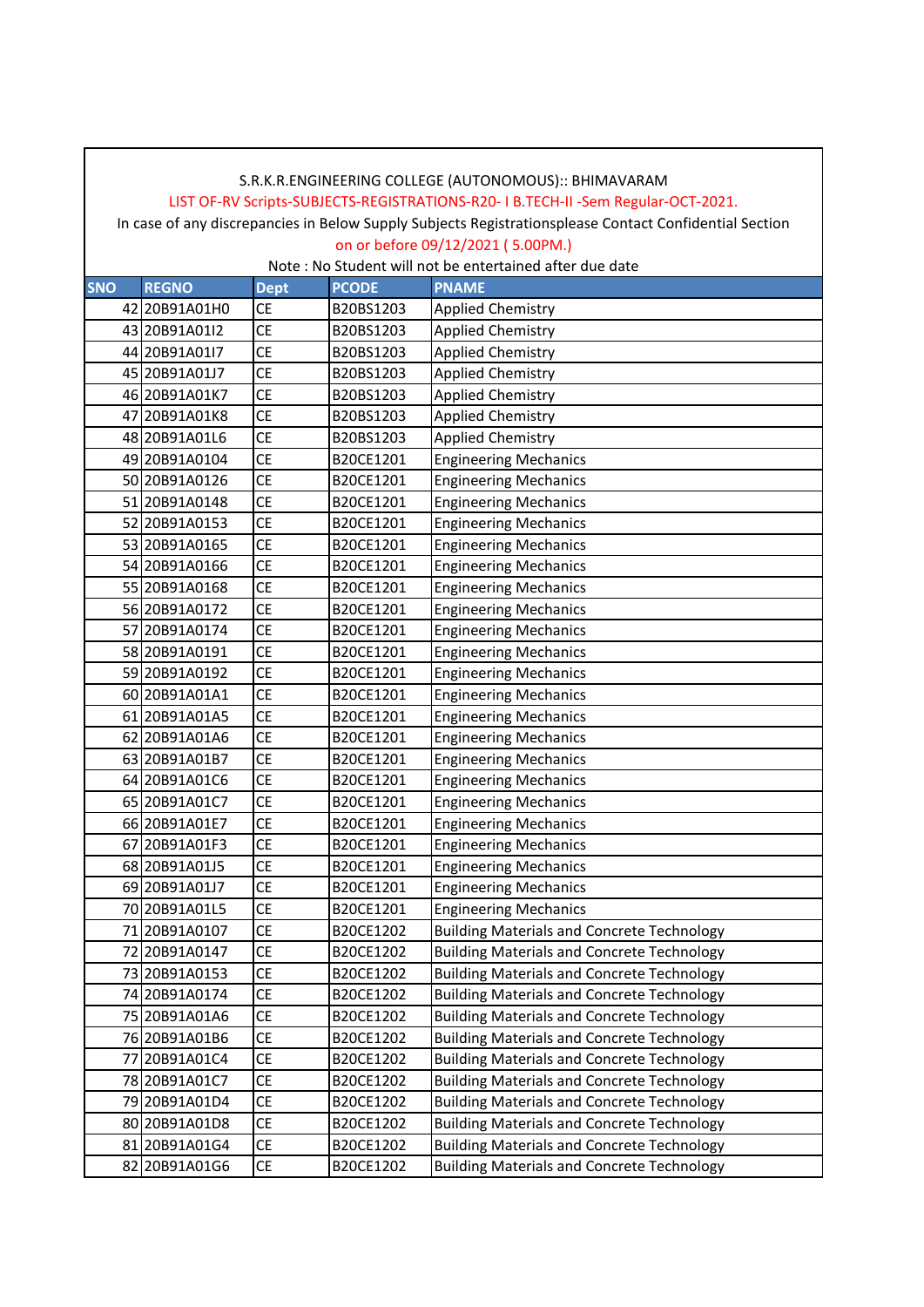### LIST OF-RV Scripts-SUBJECTS-REGISTRATIONS-R20- I B.TECH-II -Sem Regular-OCT-2021.

In case of any discrepancies in Below Supply Subjects Registrationsplease Contact Confidential Section on or before 09/12/2021 ( 5.00PM.)

| <b>SNO</b> | <b>REGNO</b>   | <b>Dept</b> | <b>PCODE</b> | <b>PNAME</b>                                      |
|------------|----------------|-------------|--------------|---------------------------------------------------|
|            | 83 20B91A01G9  | <b>CE</b>   | B20CE1202    | <b>Building Materials and Concrete Technology</b> |
|            | 84 20B91A01I0  | <b>CE</b>   | B20CE1202    | <b>Building Materials and Concrete Technology</b> |
|            | 85 20B91A01J7  | <b>CE</b>   | B20CE1202    | <b>Building Materials and Concrete Technology</b> |
|            | 86 20B91A0104  | СE          | B20CS1201    | Programming for Problem Solving Using C           |
|            | 87 20B91A0107  | <b>CE</b>   | B20CS1201    | Programming for Problem Solving Using C           |
|            | 88 20B91A0132  | <b>CE</b>   | B20CS1201    | Programming for Problem Solving Using C           |
|            | 89 20B91A0144  | <b>CE</b>   | B20CS1201    | Programming for Problem Solving Using C           |
|            | 90 20B91A0153  | <b>CE</b>   | B20CS1201    | Programming for Problem Solving Using C           |
|            | 91 20B91A0158  | <b>CE</b>   | B20CS1201    | Programming for Problem Solving Using C           |
|            | 92 20B91A0162  | CE          | B20CS1201    | Programming for Problem Solving Using C           |
|            | 93 20B91A0168  | СE          | B20CS1201    | Programming for Problem Solving Using C           |
|            | 94 20B91A0174  | <b>CE</b>   | B20CS1201    | Programming for Problem Solving Using C           |
|            | 95 20B91A0186  | <b>CE</b>   | B20CS1201    | Programming for Problem Solving Using C           |
|            | 96 20B91A0191  | <b>CE</b>   | B20CS1201    | Programming for Problem Solving Using C           |
|            | 97 20B91A0196  | <b>CE</b>   | B20CS1201    | Programming for Problem Solving Using C           |
|            | 98 20B91A01A7  | <b>CE</b>   | B20CS1201    | Programming for Problem Solving Using C           |
|            | 99 20B91A01B6  | CE          | B20CS1201    | Programming for Problem Solving Using C           |
|            | 100 20B91A01B7 | <b>CE</b>   | B20CS1201    | Programming for Problem Solving Using C           |
|            | 101 20B91A01B9 | <b>CE</b>   | B20CS1201    | Programming for Problem Solving Using C           |
|            | 102 20B91A01C4 | <b>CE</b>   | B20CS1201    | Programming for Problem Solving Using C           |
|            | 103 20B91A01D3 | <b>CE</b>   | B20CS1201    | Programming for Problem Solving Using C           |
|            | 104 20B91A01E6 | <b>CE</b>   | B20CS1201    | Programming for Problem Solving Using C           |
|            | 105 20B91A01E8 | <b>CE</b>   | B20CS1201    | Programming for Problem Solving Using C           |
|            | 106 20B91A01G4 | <b>CE</b>   | B20CS1201    | Programming for Problem Solving Using C           |
|            | 107 20B91A01G9 | <b>CE</b>   | B20CS1201    | Programming for Problem Solving Using C           |
|            | 108 20B91A01I3 | <b>CE</b>   | B20CS1201    | Programming for Problem Solving Using C           |
|            | 109 20B91A01I4 | <b>CE</b>   | B20CS1201    | Programming for Problem Solving Using C           |
|            | 110 20B91A0117 | <b>CE</b>   | B20CS1201    | Programming for Problem Solving Using C           |
|            | 111 20B91A01J2 | <b>CE</b>   | B20CS1201    | Programming for Problem Solving Using C           |
|            | 112 20B91A01J7 | CE          | B20CS1201    | Programming for Problem Solving Using C           |
|            | 113 20B91A01N1 | <b>CE</b>   | B20CS1201    | Programming for Problem Solving Using C           |
|            | 114 20B91A5722 | <b>CSBS</b> | B20BS1205    | Linear Algebra                                    |
|            | 115 20B91A5723 | <b>CSBS</b> | B20BS1205    | Linear Algebra                                    |
|            | 116 20B91A5763 | <b>CSBS</b> | B20BS1205    | Linear Algebra                                    |
|            | 117 20B91A5723 | <b>CSBS</b> | B20BS1206    | <b>Statistical Methods</b>                        |
|            | 118 20B91A5722 | <b>CSBS</b> | B20CB1201    | Data Structures and Algorithms                    |
|            | 119 20B91A5723 | <b>CSBS</b> | B20CB1201    | Data Structures and Algorithms                    |
|            | 120 20B91A5752 | <b>CSBS</b> | B20CB1201    | Data Structures and Algorithms                    |
|            | 121 20B91A5711 | <b>CSBS</b> | B20EC1201    | Principles of Electronics Engineering             |
|            | 122 20B91A5716 | <b>CSBS</b> | B20EC1201    | Principles of Electronics Engineering             |
|            | 123 20B91A5720 | <b>CSBS</b> | B20EC1201    | Principles of Electronics Engineering             |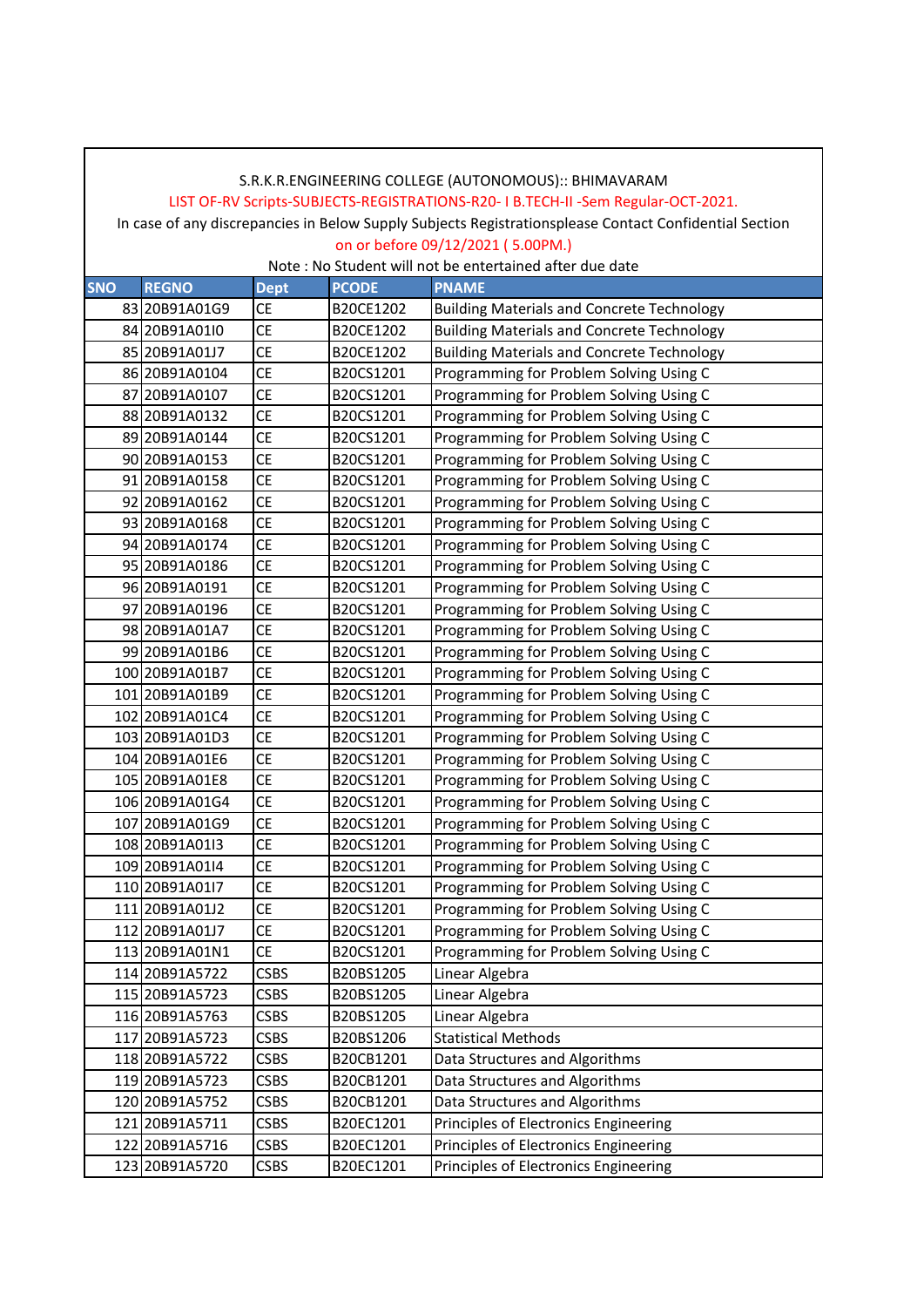## S.R.K.R.ENGINEERING COLLEGE (AUTONOMOUS):: BHIMAVARAM LIST OF-RV Scripts-SUBJECTS-REGISTRATIONS-R20- I B.TECH-II -Sem Regular-OCT-2021.

In case of any discrepancies in Below Supply Subjects Registrationsplease Contact Confidential Section on or before 09/12/2021 ( 5.00PM.)

| <b>SNO</b> | <b>REGNO</b>   | <b>Dept</b> | <b>PCODE</b> | <b>PNAME</b>                                 |
|------------|----------------|-------------|--------------|----------------------------------------------|
|            | 124 20B91A5741 | <b>CSBS</b> | B20EC1201    | Principles of Electronics Engineering        |
|            | 125 20B91A5746 | <b>CSBS</b> | B20EC1201    | Principles of Electronics Engineering        |
|            | 126 20B91A5722 | <b>CSBS</b> | B20HS1201    | <b>Fundamentals of Economics</b>             |
|            | 127 20B91A5725 | <b>CSBS</b> | B20HS1201    | <b>Fundamentals of Economics</b>             |
|            | 128 20B91A5737 | <b>CSBS</b> | B20HS1201    | <b>Fundamentals of Economics</b>             |
|            | 129 20B91A5754 | <b>CSBS</b> | B20HS1201    | <b>Fundamentals of Economics</b>             |
|            | 130 20B91A0582 | <b>CSE</b>  | B20BS1201    | Mathematics-II                               |
|            | 131 20B91A05B6 | <b>CSE</b>  | B20BS1201    | Mathematics-II                               |
|            | 132 20B91A05D2 | <b>CSE</b>  | B20BS1201    | Mathematics-II                               |
|            | 133 20B91A0514 | <b>CSE</b>  | B20BS1202    | <b>Applied Physics</b>                       |
|            | 134 20B91A0558 | <b>CSE</b>  | B20BS1202    | <b>Applied Physics</b>                       |
|            | 135 20B91A0589 | <b>CSE</b>  | B20BS1202    | <b>Applied Physics</b>                       |
|            | 136 20B91A0598 | <b>CSE</b>  | B20BS1202    | <b>Applied Physics</b>                       |
|            | 137 20B91A05F0 | <b>CSE</b>  | B20BS1202    | <b>Applied Physics</b>                       |
|            | 138 20B91A05F1 | <b>CSE</b>  | B20BS1202    | <b>Applied Physics</b>                       |
|            | 139 20B91A05K3 | <b>CSE</b>  | B20BS1202    | <b>Applied Physics</b>                       |
|            | 140 20B91A05E8 | <b>CSE</b>  | B20BS1204    | Mathematical Foundations of Computer Science |
|            | 141 20B91A05K3 | <b>CSE</b>  | B20BS1204    | Mathematical Foundations of Computer Science |
|            | 142 20B91A0598 | <b>CSE</b>  | B20CS1202    | <b>Computer Organization</b>                 |
|            | 143 20B91A05B9 | <b>CSE</b>  | B20CS1202    | <b>Computer Organization</b>                 |
|            | 144 20B91A05D2 | <b>CSE</b>  | B20CS1202    | <b>Computer Organization</b>                 |
|            | 145 20B91A05E7 | <b>CSE</b>  | B20CS1202    | <b>Computer Organization</b>                 |
|            | 146 20B91A05E8 | <b>CSE</b>  | B20CS1202    | <b>Computer Organization</b>                 |
|            | 147 20B91A05F1 | <b>CSE</b>  | B20CS1202    | <b>Computer Organization</b>                 |
|            | 148 20B91A05F5 | <b>CSE</b>  | B20CS1202    | <b>Computer Organization</b>                 |
|            | 149 20B91A05G7 | <b>CSE</b>  | B20CS1202    | <b>Computer Organization</b>                 |
|            | 150 20B91A05M9 | <b>CSE</b>  | B20CS1202    | <b>Computer Organization</b>                 |
|            | 151 20B91A05Q4 | <b>CSE</b>  | B20CS1202    | <b>Computer Organization</b>                 |
|            | 152 20B91A05W7 | <b>CSE</b>  | B20CS1202    | <b>Computer Organization</b>                 |
|            | 153 20B91A0514 | <b>CSE</b>  | B20CS1203    | Data Structures                              |
|            | 154 20B91A0598 | <b>CSE</b>  | B20CS1203    | Data Structures                              |
|            | 155 20B91A05A1 | <b>CSE</b>  | B20CS1203    | Data Structures                              |
|            | 156 20B91A05D0 | <b>CSE</b>  | B20CS1203    | Data Structures                              |
|            | 157 20B91A05D2 | <b>CSE</b>  | B20CS1203    | Data Structures                              |
|            | 158 20891A05D6 | <b>CSE</b>  | B20CS1203    | Data Structures                              |
|            | 159 20B91A05E8 | <b>CSE</b>  | B20CS1203    | Data Structures                              |
|            | 160 20B91A05F1 | <b>CSE</b>  | B20CS1203    | Data Structures                              |
|            | 161 20B91A05G7 | <b>CSE</b>  | B20CS1203    | Data Structures                              |
|            | 162 20B91A05G8 | <b>CSE</b>  | B20CS1203    | Data Structures                              |
|            | 163 20B91A05H9 | <b>CSE</b>  | B20CS1203    | Data Structures                              |
|            | 164 20B91A05M0 | <b>CSE</b>  | B20CS1203    | Data Structures                              |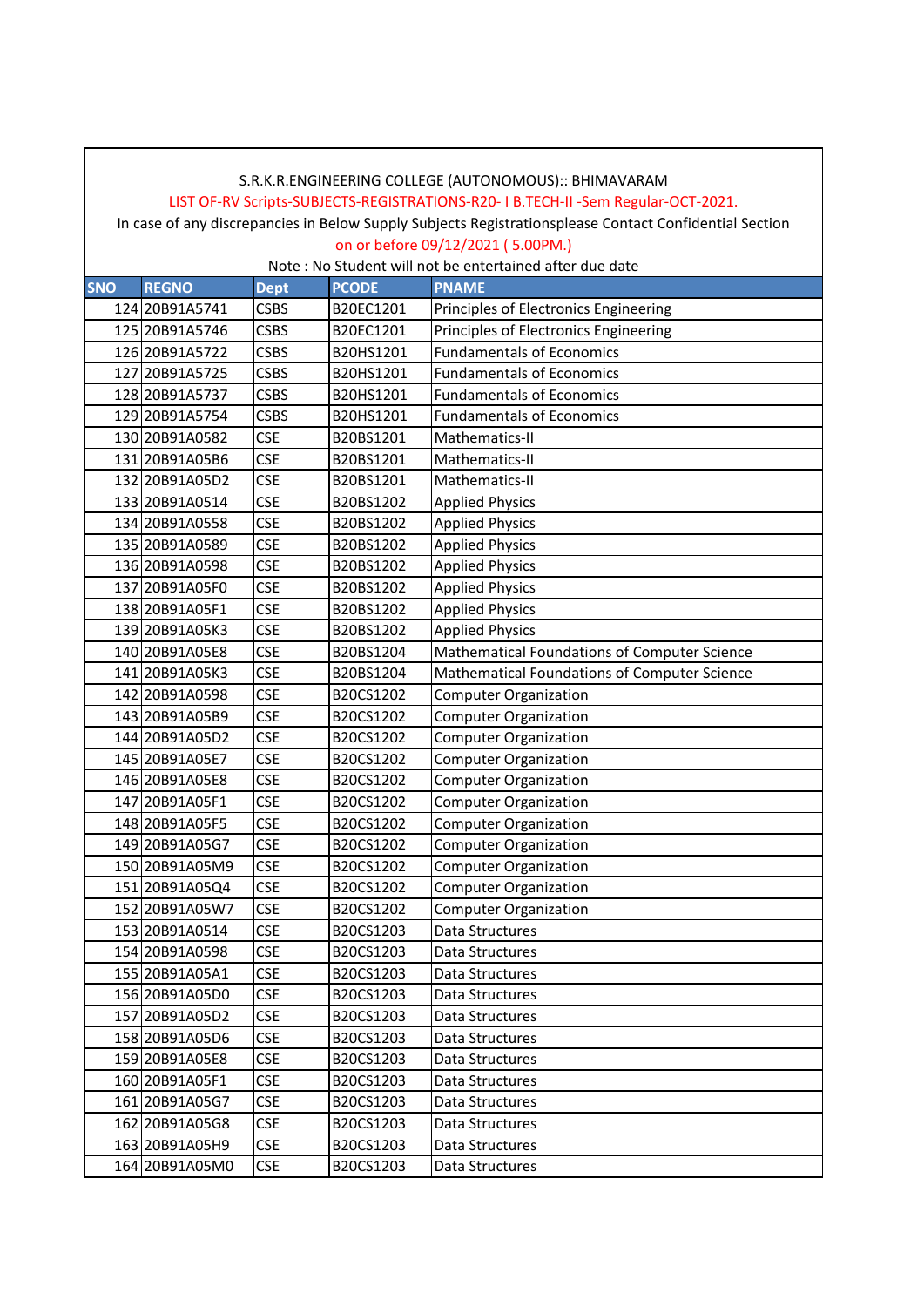#### LIST OF-RV Scripts-SUBJECTS-REGISTRATIONS-R20- I B.TECH-II -Sem Regular-OCT-2021.

In case of any discrepancies in Below Supply Subjects Registrationsplease Contact Confidential Section on or before 09/12/2021 ( 5.00PM.)

| <b>SNO</b> | <b>REGNO</b>   | <b>Dept</b> | <b>PCODE</b> | <b>PNAME</b>                            |
|------------|----------------|-------------|--------------|-----------------------------------------|
|            | 165 20B91A05M2 | <b>CSE</b>  | B20CS1203    | Data Structures                         |
|            | 166 20B91A05M9 | <b>CSE</b>  | B20CS1203    | Data Structures                         |
|            | 167 20B91A05N1 | <b>CSE</b>  | B20CS1203    | Data Structures                         |
|            | 168 20B91A05R8 | <b>CSE</b>  | B20CS1203    | Data Structures                         |
|            | 169 20B91A04F3 | ECE         | B20BS1201    | Mathematics-II                          |
|            | 170 20B91A04F4 | ECE         | B20BS1201    | Mathematics-II                          |
|            | 171 20B91A04I3 | ECE         | B20BS1201    | Mathematics-II                          |
|            | 172 20B91A04J0 | ECE         | B20BS1201    | Mathematics-II                          |
|            | 173 20B91A04M4 | ECE         | B20BS1201    | Mathematics-II                          |
|            | 174 20B91A04P8 | ECE         | B20BS1201    | Mathematics-II                          |
|            | 175 20B91A04D7 | <b>ECE</b>  | B20BS1202    | <b>Applied Physics</b>                  |
|            | 176 20B91A04F2 | <b>ECE</b>  | B20BS1202    | <b>Applied Physics</b>                  |
|            | 177 20B91A04F4 | ECE         | B20BS1202    | <b>Applied Physics</b>                  |
|            | 178 20B91A04F9 | <b>ECE</b>  | B20BS1202    | <b>Applied Physics</b>                  |
|            | 179 20B91A0403 | ECE         | B20EE1202    | <b>Network Analysis</b>                 |
|            | 180 20B91A0410 | ECE         | B20EE1202    | Network Analysis                        |
|            | 181 20B91A0476 | ECE         | B20EE1202    | Network Analysis                        |
|            | 182 20B91A0481 | <b>ECE</b>  | B20EE1202    | <b>Network Analysis</b>                 |
|            | 183 20B91A04F3 | <b>ECE</b>  | B20EE1202    | Network Analysis                        |
|            | 184 20B91A0410 | <b>ECE</b>  | B20ME1203    | <b>Engineering Drawing</b>              |
|            | 185 20B91A0445 | ECE         | B20ME1203    | <b>Engineering Drawing</b>              |
|            | 186 20B91A04D2 | ECE         | B20EE1201    | <b>Basic Electrical Engineering</b>     |
|            | 187 20B91A0249 | EEE         | B20BS1201    | Mathematics-II                          |
|            | 188 20B91A0254 | EEE         | B20BS1201    | Mathematics-II                          |
|            | 189 20B91A0271 | EEE         | B20BS1201    | Mathematics-II                          |
|            | 190 20B91A0262 | EEE         | B20BS1203    | <b>Applied Chemistry</b>                |
|            | 191 20B91A0283 | EEE         | B20BS1203    | <b>Applied Chemistry</b>                |
|            | 192 20B91A0292 | EEE         | B20BS1203    | <b>Applied Chemistry</b>                |
|            | 193 20B91A0206 | EEE         | B20CS1201    | Programming for Problem Solving Using C |
|            | 194 20B91A0254 | EEE         | B20CS1201    | Programming for Problem Solving Using C |
|            | 195 20B91A0262 | EEE         | B20CS1201    | Programming for Problem Solving Using C |
|            | 196 20B91A0292 | EEE         | B20CS1201    | Programming for Problem Solving Using C |
|            | 197 20B91A02G5 | EEE         | B20CS1201    | Programming for Problem Solving Using C |
|            | 198 20B91A0208 | EEE         | B20CS1204    | Digital Computer Fundamentals           |
|            | 199 20B91A0250 | EEE         | B20CS1204    | Digital Computer Fundamentals           |
|            | 200 20B91A0254 | EEE         | B20CS1204    | Digital Computer Fundamentals           |
|            | 201 20B91A0262 | EEE         | B20CS1204    | Digital Computer Fundamentals           |
|            | 202 20B91A0282 | EEE         | B20CS1204    | Digital Computer Fundamentals           |
|            | 203 20B91A0292 | EEE         | B20CS1204    | Digital Computer Fundamentals           |
|            | 204 20B91A02G3 | EEE         | B20CS1204    | Digital Computer Fundamentals           |
|            | 205 20B91A02G5 | EEE         | B20CS1204    | Digital Computer Fundamentals           |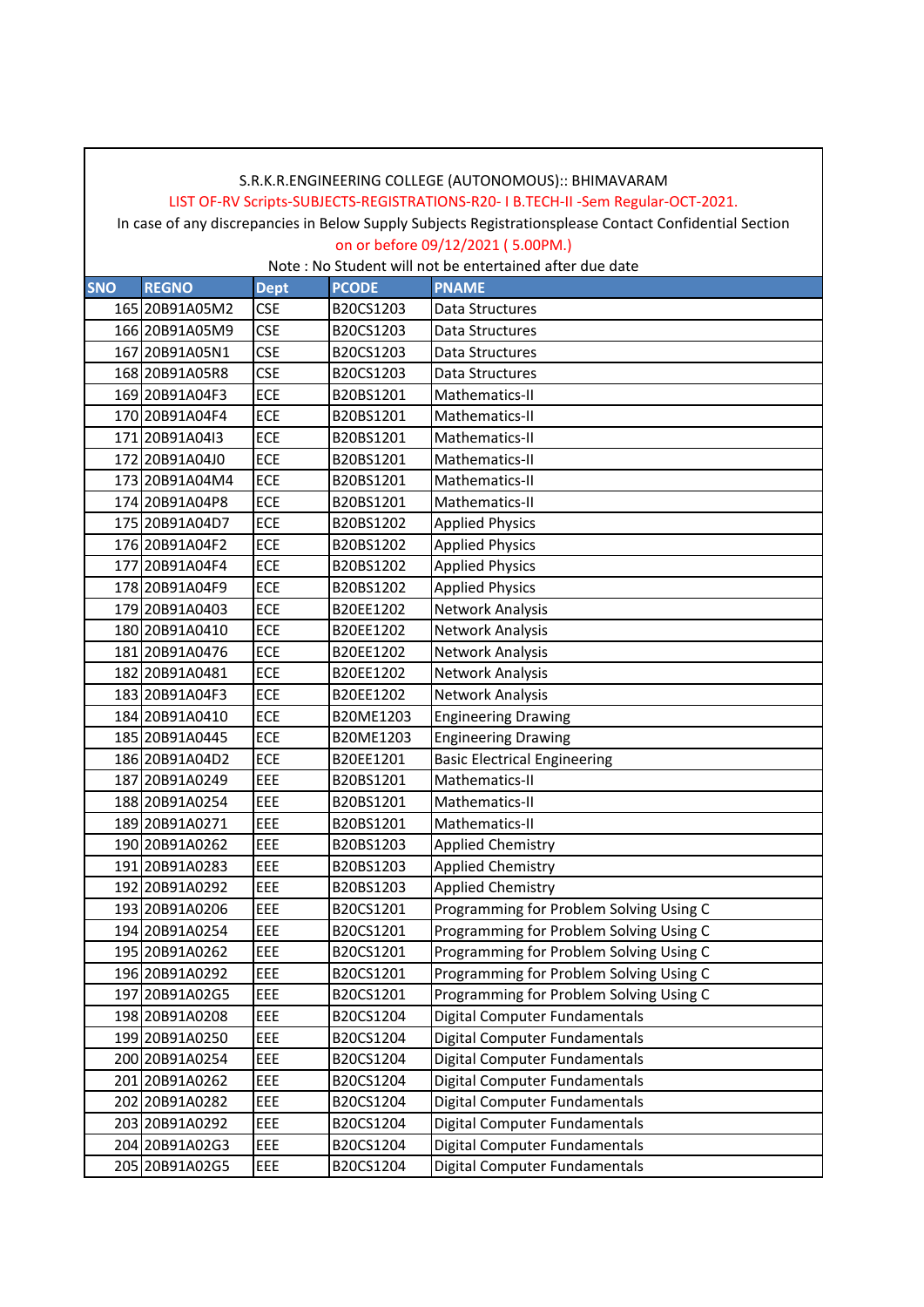#### LIST OF-RV Scripts-SUBJECTS-REGISTRATIONS-R20- I B.TECH-II -Sem Regular-OCT-2021.

In case of any discrepancies in Below Supply Subjects Registrationsplease Contact Confidential Section on or before 09/12/2021 ( 5.00PM.)

| <b>SNO</b> | <b>REGNO</b>   | <b>Dept</b> | <b>PCODE</b> | <b>PNAME</b>                                         |
|------------|----------------|-------------|--------------|------------------------------------------------------|
|            | 206 20B91A0262 | EEE         | B20ME1204    | Prime Movers and Pumps                               |
|            | 207 20B91A02A2 | EEE         | B20ME1204    | <b>Prime Movers and Pumps</b>                        |
|            | 208 20B91A0271 | EEE         | B20CS1204    | Digital Computer Fundamentals                        |
|            | 209 20B91A1214 | ΙT          | B20BS1201    | Mathematics-II                                       |
|            | 210 20B91A1228 | ΙT          | B20BS1201    | Mathematics-II                                       |
|            | 211 20B91A1239 | ΙT          | B20BS1201    | Mathematics-II                                       |
|            | 212 20B91A1271 | ΙT          | B20BS1201    | Mathematics-II                                       |
|            | 213 20B91A1280 | ΙT          | B20BS1201    | Mathematics-II                                       |
|            | 214 20B91A1291 | ΙT          | B20BS1201    | Mathematics-II                                       |
|            | 215 20B91A12C3 | IT          | B20BS1201    | Mathematics-II                                       |
|            | 216 20B91A12D7 | ΙT          | B20BS1201    | Mathematics-II                                       |
|            | 217 20B91A12E6 | ΙT          | B20BS1201    | Mathematics-II                                       |
|            | 218 20B91A1201 | IT          | B20BS1202    | <b>Applied Physics</b>                               |
|            | 219 20B91A1203 | ΙT          | B20BS1202    | <b>Applied Physics</b>                               |
|            | 220 20B91A1204 | ΙT          | B20BS1202    | <b>Applied Physics</b>                               |
|            | 221 20B91A1205 | ΙT          | B20BS1202    | <b>Applied Physics</b>                               |
|            | 222 20B91A1225 | ΙT          | B20BS1202    | <b>Applied Physics</b>                               |
|            | 223 20B91A1239 | ΙT          | B20BS1202    | <b>Applied Physics</b>                               |
|            | 224 20B91A1283 | ΙT          | B20BS1202    | <b>Applied Physics</b>                               |
|            | 225 20B91A12C9 | ΙT          | B20BS1202    | <b>Applied Physics</b>                               |
|            | 226 20B91A12E6 | ΙT          | B20BS1202    | <b>Applied Physics</b>                               |
|            | 227 20B91A12E9 | ΙT          | B20BS1202    | <b>Applied Physics</b>                               |
|            | 228 20B91A12H0 | IT          | B20BS1202    | <b>Applied Physics</b>                               |
|            | 229 20B91A1209 | ΙT          | B20EE1203    | Principles of Electrical and Electronics Engineering |
|            | 230 20B91A1224 | ΙT          | B20EE1203    | Principles of Electrical and Electronics Engineering |
|            | 231 20B91A1228 | ΙT          | B20EE1203    | Principles of Electrical and Electronics Engineering |
|            | 232 20B91A1230 | ΙT          | B20EE1203    | Principles of Electrical and Electronics Engineering |
|            | 233 20B91A1244 | ΙT          | B20EE1203    | Principles of Electrical and Electronics Engineering |
|            | 234 20B91A1250 | ΙT          | B20EE1203    | Principles of Electrical and Electronics Engineering |
|            | 235 20B91A1269 | ΙT          | B20EE1203    | Principles of Electrical and Electronics Engineering |
|            | 236 20B91A1271 | ΙT          | B20EE1203    | Principles of Electrical and Electronics Engineering |
|            | 237 20B91A1272 | IT          | B20EE1203    | Principles of Electrical and Electronics Engineering |
|            | 238 20B91A1294 | ΙT          | B20EE1203    | Principles of Electrical and Electronics Engineering |
|            | 239 20B91A1297 | ΙT          | B20EE1203    | Principles of Electrical and Electronics Engineering |
|            | 240 20B91A12C4 | ΙT          | B20EE1203    | Principles of Electrical and Electronics Engineering |
|            | 241 20B91A12E9 | ΙT          | B20EE1203    | Principles of Electrical and Electronics Engineering |
|            | 242 20B91A12F8 | ΙT          | B20EE1203    | Principles of Electrical and Electronics Engineering |
|            | 243 20B91A1221 | IT          | B20IT1201    | Digital Logic Design                                 |
|            | 244 20B91A1224 | ΙT          | B20IT1201    | Digital Logic Design                                 |
|            | 245 20B91A1231 | ΙT          | B20IT1201    | Digital Logic Design                                 |
|            | 246 20B91A1250 | IT          | B20IT1201    | Digital Logic Design                                 |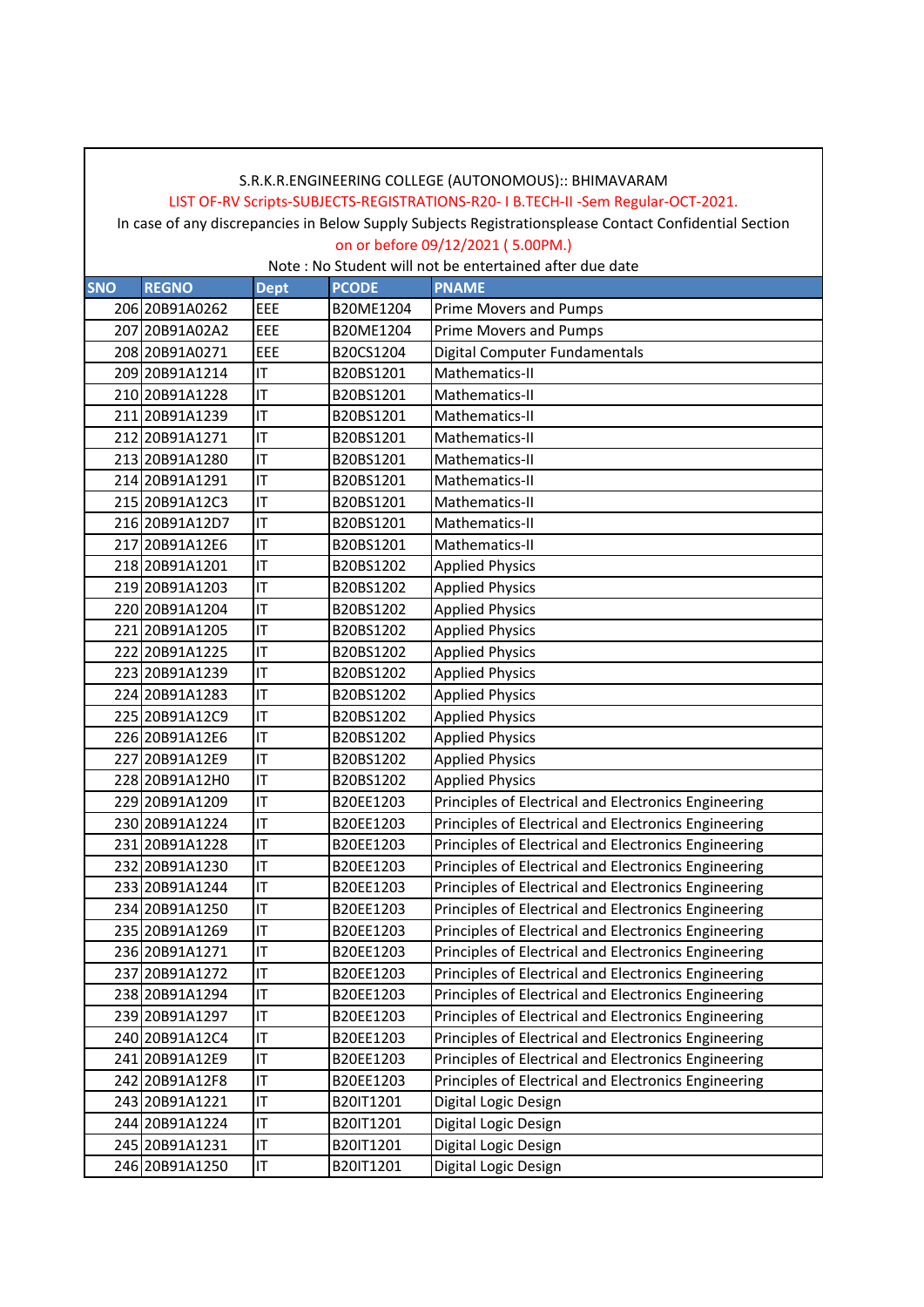#### LIST OF-RV Scripts-SUBJECTS-REGISTRATIONS-R20- I B.TECH-II -Sem Regular-OCT-2021.

In case of any discrepancies in Below Supply Subjects Registrationsplease Contact Confidential Section on or before 09/12/2021 ( 5.00PM.)

| <b>SNO</b> | <b>REGNO</b>   | <b>Dept</b> | <b>PCODE</b> | <b>PNAME</b>                            |
|------------|----------------|-------------|--------------|-----------------------------------------|
|            | 247 20B91A1251 | IT          | B20IT1201    | Digital Logic Design                    |
|            | 248 20B91A1275 | IT          | B20IT1201    | Digital Logic Design                    |
|            | 249 20B91A1297 | IT          | B20IT1201    | Digital Logic Design                    |
|            | 250 20B91A12D7 | IT          | B20IT1201    | Digital Logic Design                    |
|            | 251 20B91A12E6 | IT          | B20IT1201    | Digital Logic Design                    |
|            | 252 20B91A12H0 | IT          | B20IT1201    | Digital Logic Design                    |
|            | 253 20B91A1201 | IT          | B20IT1202    | Object Oriented Programming through C++ |
|            | 254 20B91A1205 | IT          | B20IT1202    | Object Oriented Programming through C++ |
|            | 255 20B91A1225 | IT          | B20IT1202    | Object Oriented Programming through C++ |
|            | 256 20B91A1251 | IT          | B20IT1202    | Object Oriented Programming through C++ |
|            | 257 20B91A12G0 | IT          | B20IT1202    | Object Oriented Programming through C++ |
|            | 258 20B91A0353 | <b>ME</b>   | B20BS1201    | Mathematics-II                          |
|            | 259 20B91A0355 | <b>ME</b>   | B20BS1201    | Mathematics-II                          |
|            | 260 20B91A0360 | <b>ME</b>   | B20BS1201    | Mathematics-II                          |
|            | 261 20B91A0367 | ME          | B20BS1201    | Mathematics-II                          |
|            | 262 20B91A0381 | ME          | B20BS1201    | Mathematics-II                          |
|            | 263 20B91A0384 | <b>ME</b>   | B20BS1201    | Mathematics-II                          |
|            | 264 20B91A03A7 | <b>ME</b>   | B20BS1201    | Mathematics-II                          |
|            | 265 20B91A03A8 | ME          | B20BS1201    | Mathematics-II                          |
|            | 266 20B91A03B3 | <b>ME</b>   | B20BS1201    | Mathematics-II                          |
|            | 267 20B91A03F8 | <b>ME</b>   | B20BS1201    | Mathematics-II                          |
|            | 268 20B91A03H0 | ME          | B20BS1201    | Mathematics-II                          |
|            | 269 20B91A03H5 | ME          | B20BS1201    | Mathematics-II                          |
|            | 270 20B91A03L9 | <b>ME</b>   | B20BS1201    | Mathematics-II                          |
|            | 271 20B91A0320 | <b>ME</b>   | B20BS1203    | <b>Applied Chemistry</b>                |
|            | 272 20B91A0338 | ME          | B20BS1203    | <b>Applied Chemistry</b>                |
|            | 273 20B91A0344 | <b>ME</b>   | B20BS1203    | <b>Applied Chemistry</b>                |
|            | 274 20B91A0348 | ME          | B20BS1203    | <b>Applied Chemistry</b>                |
|            | 275 20B91A0353 | <b>ME</b>   | B20BS1203    | <b>Applied Chemistry</b>                |
|            | 276 20B91A0356 | <b>ME</b>   | B20BS1203    | <b>Applied Chemistry</b>                |
|            | 277 20B91A03D2 | ME          | B20BS1203    | <b>Applied Chemistry</b>                |
|            | 278 20B91A03F2 | <b>ME</b>   | B20BS1203    | <b>Applied Chemistry</b>                |
|            | 279 20B91A0328 | ME          | B20CS1201    | Programming for Problem Solving Using C |
|            | 280 20B91A0330 | ME          | B20CS1201    | Programming for Problem Solving Using C |
|            | 281 20B91A0353 | ME          | B20CS1201    | Programming for Problem Solving Using C |
|            | 282 20B91A0367 | ME          | B20CS1201    | Programming for Problem Solving Using C |
|            | 283 20B91A0370 | ME          | B20CS1201    | Programming for Problem Solving Using C |
|            | 284 20B91A03A1 | ME          | B20CS1201    | Programming for Problem Solving Using C |
|            | 285 20B91A03A6 | ME          | B20CS1201    | Programming for Problem Solving Using C |
|            | 286 20B91A03B1 | ME          | B20CS1201    | Programming for Problem Solving Using C |
|            | 287 20B91A03B3 | ME          | B20CS1201    | Programming for Problem Solving Using C |